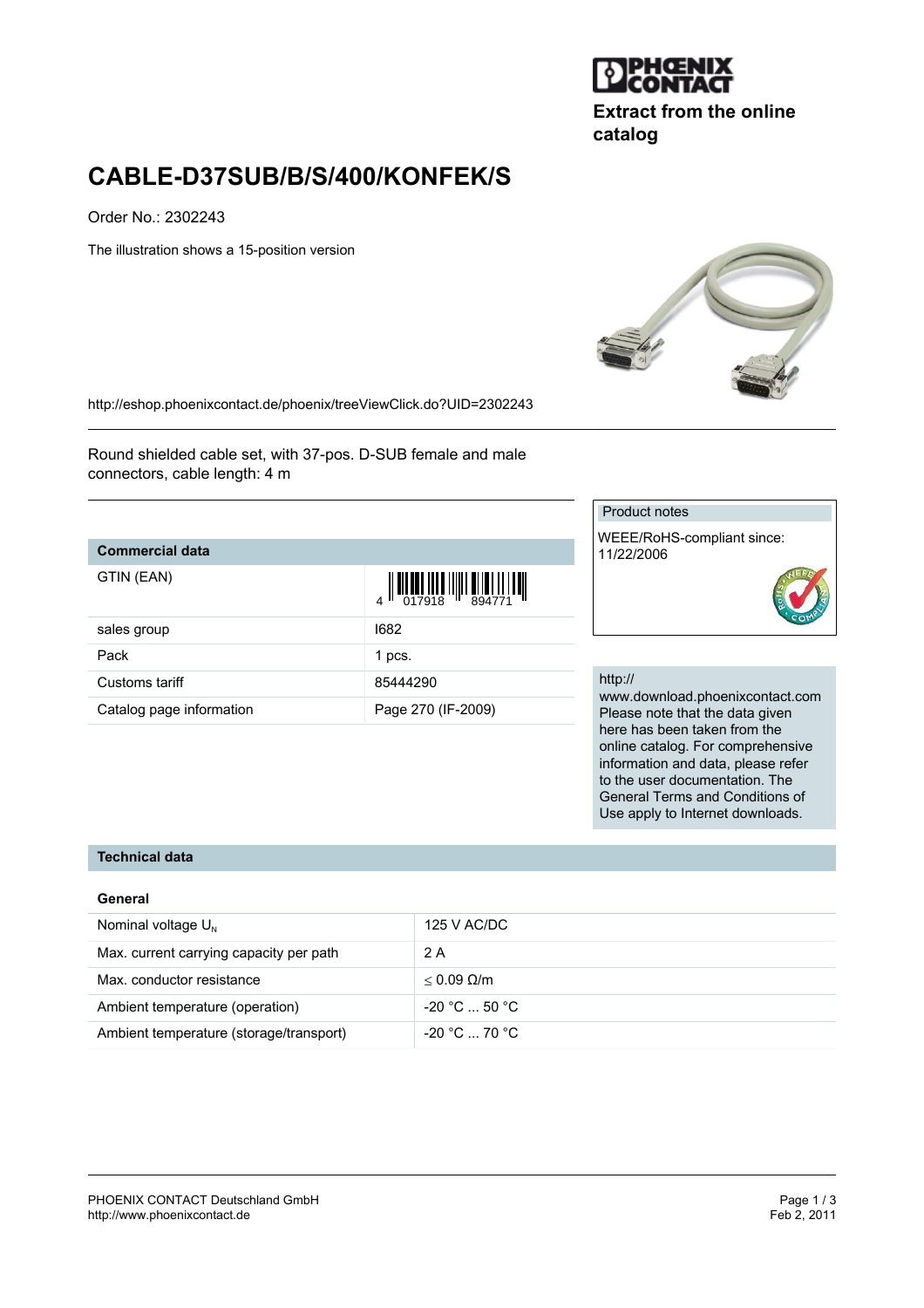# CABLE-D37SUB/B/S/400/KONFEK/S Order No.: 2302243 <http://eshop.phoenixcontact.de/phoenix/treeViewClick.do?UID=2302243>

| Number of positions                | 37                                                 |
|------------------------------------|----------------------------------------------------|
| Number of positions, control side  | 37                                                 |
| Number of connectors, control side |                                                    |
| Number of positions, module side   | 37                                                 |
| Number of connectors, modul side   | 1                                                  |
| Fixed cable length                 | 4 m                                                |
| Single wire, cross section         | $0.25 \text{ mm}^2$                                |
| AWG                                | 24                                                 |
| External diameter                  | $12.5 \text{ mm}$                                  |
| Shielding                          | Tinned copper-braided shield, approx. 85% covering |
| Insertion/withdrawal cycles        | > 200                                              |

**Certificates / Approvals**



Certification CUL, GOST, UL